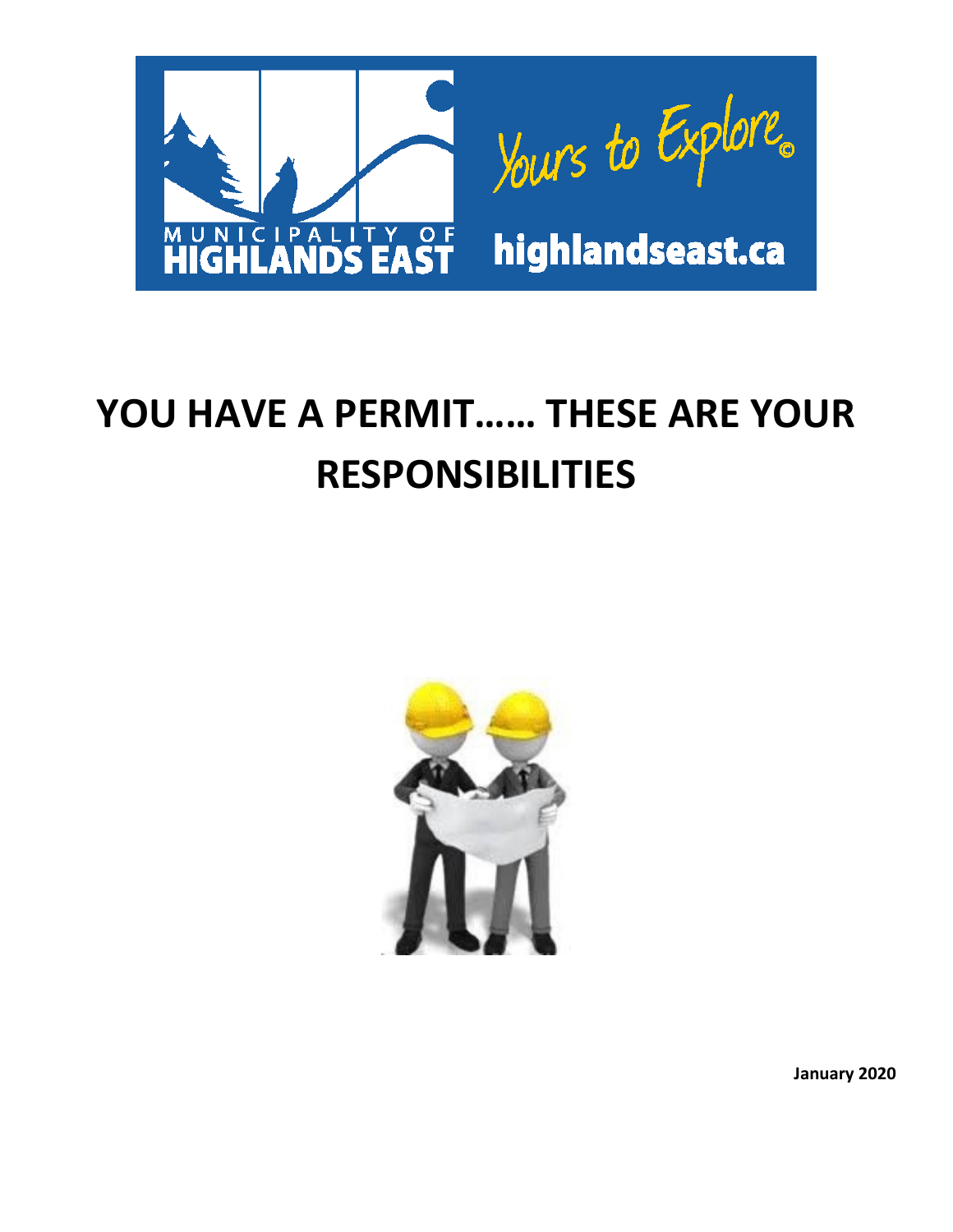

# **Notice to Property Owners and Permit Holders**

Please be advised that it is the responsibility of the property owner to ensure that all inspections have been completed and passed as regulated by the Ontario Building Code. These inspections are listed clearly on your Mandatory Inspections List/Permit. No less than 48 hours notice will be required for inspections and must comply with applicable days for your region as noted on your Mandatory Inspections List/Permit.

A copy of the **"Report of Inspection"** for each inspection is left on site by the inspector. A copy of the report is also available upon request.

If you have assigned an agent and/or contractor to act on your behalf with respect to your permit, please ensure that all inspections have been completed. **A final inspection and occupancy permit must be issued in order to close the building file.** Personal use of the building or structure is **not** permitted under the Ontario Building Code until a final inspection and occupancy permit has been issued.

#### **Make sure you are covered:**

- **TARION**, formerly known as the Ontario New Home Warranty Program, was created by the Government of Ontario in 1976 to administer the Ontario New Home Warranties Plan Act. Its primary purpose is to protect consumers of new homes by ensuring that builders abide the provincial legislation. Visit *[www.tarion.com](http://www.tarion.com)* for more info *(Section F of the permit application asks about Tarion Home Warranty Program)*
- Check with your **home insurance company** to ensure you have the correct coverage during construction.
- Be sure your contractor is insured and has **WSIB** coverage.
- Constructors (including property owners) are also responsible to the Ministry of Labour to post a Notice of Project on any construction project with a value greater than 50,000.00. For more info visit *[www.labour.gov.on.ca](http://www.labour.gov.on.ca)*

Do not hesitate to contact the building department if you have any questions regarding the above.

Highlands East Building Department 1032 Gooderham Street Box 22 Gooderham, ON K0M 1R0 Phone: 705-447-0051 Fax: 705-447-0053

Chief Building Official – [cbo@highlandseast.ca](mailto:cbo@highlandseast.ca)

Andrew Jack – Deputy Chief Building Official – [ajack@highlandseast.ca](mailto:ajack@highlandseast.ca)

Tracy Evans – Administrative Assistant –[tevans@highlandseast.ca](mailto:tevans@highlandseast.ca)

Arlene Quinn – Septic Inspector – [aquinn@highlandseast.ca](mailto:aquinn@highlandseast.ca)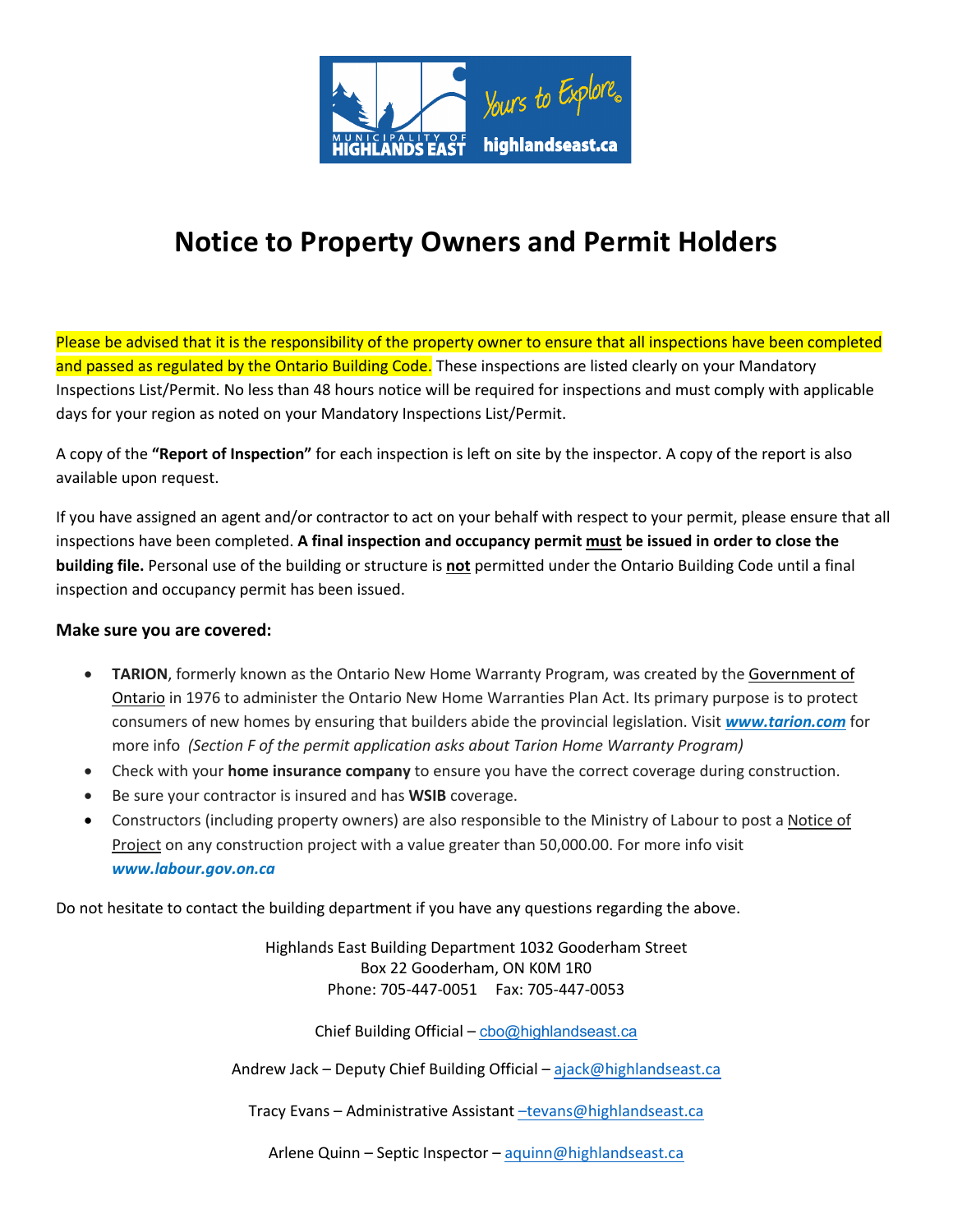

# **Notice Regarding Documents**

### **2012 Building Code**

- 1.3.2. **Site Documents**
- 1.3.2.1 **Permit Posting**
	- (1) Where a permit has been issued pursuant to the Act, the person to whom it is issued shall have the permit or a copy of it posted at all times during construction or demolition in a conspicuous place on the property in respect of which the permit was issued.

#### 1.3.2.2. **Documentation on Site**

- (1) **The person in charge of the construction of the building shall keep and maintain on the site of the construction:**
- (a) At least one copy of the drawings and specifications authorized/certified by the chief building official or a person designated by the chief building official together with any changes that have been authorized/certified by the chief building official or a person designated by the chief building official
- (b) Copies of authorizations of the Building Materials Evaluation Commission on the basis of which the permit was issued, and
- (c) Copies of rulings of the *Minister*, made under clause 29 (1) (a) or (c) of the Act, on the basis of which the permit was issued.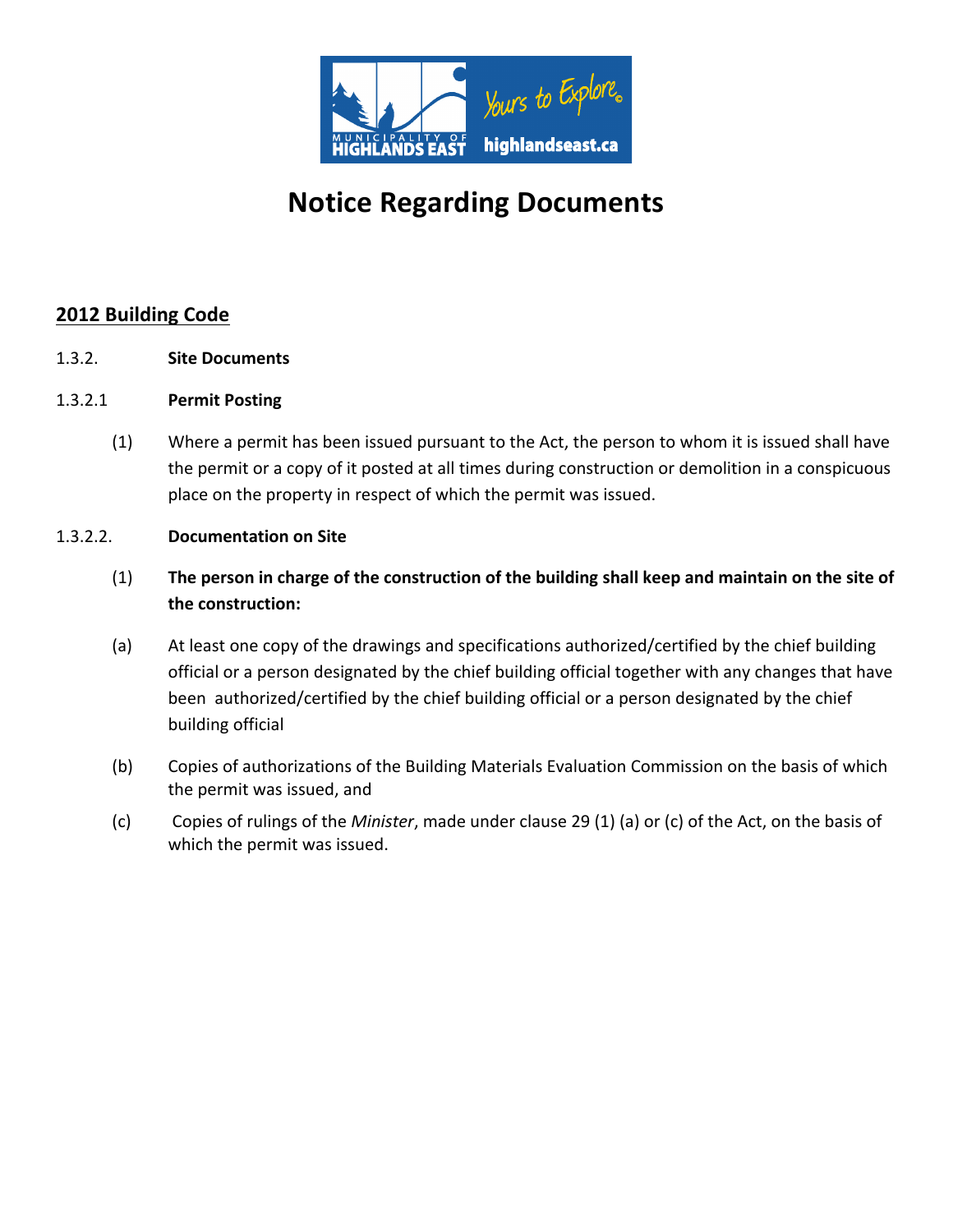

# **Notice Regarding Occupancy**

# **Building Code Act, S.O. 1992, c.23**

**11. (1) Occupancy or Use after Completion.** Except as authorized by the building code, a person shall not occupy or use a building or part of a building that is newly erected or installed or permit it to be occupied or used until the requirements set out in this section are met. 2002, c.9, s.18

**(2) Notice of Date of Completion.** Notice of the date of completion of the building or part must be given to the chief building official or registered code agency, if any. 2002, c.9, s.18

#### **2012 Building Code**

#### **1.3.3. Occupancy of Unfinished Building**

#### **1.3.3.1. Occupancy Permit**

(1) Except as permitted in Sentence 1.3.3.2.(1), a person may occupy or permit to be occupied any *building* or part of it that has not been fully completed at the date of occupation where the *chief building official* or a person designated by the *chief building official* has issued a permit authorizing occupation of the *building* or part of it prior to its completion in accordance with sentence (2).

#### **1.3.3.3. Notification**

(1) Where a person has occupied or permitted the occupancy of a *building* under this Subsection, such person shall notify the *chief building official* forthwith upon completion of the *building*.

#### **NOTE:**

**It is a violation of the Ontario Building Code and Building Code Act to occupy or use a building prior to an occupancy permit being issued by the Chief Building Official or person designated by the Chief Building Official.**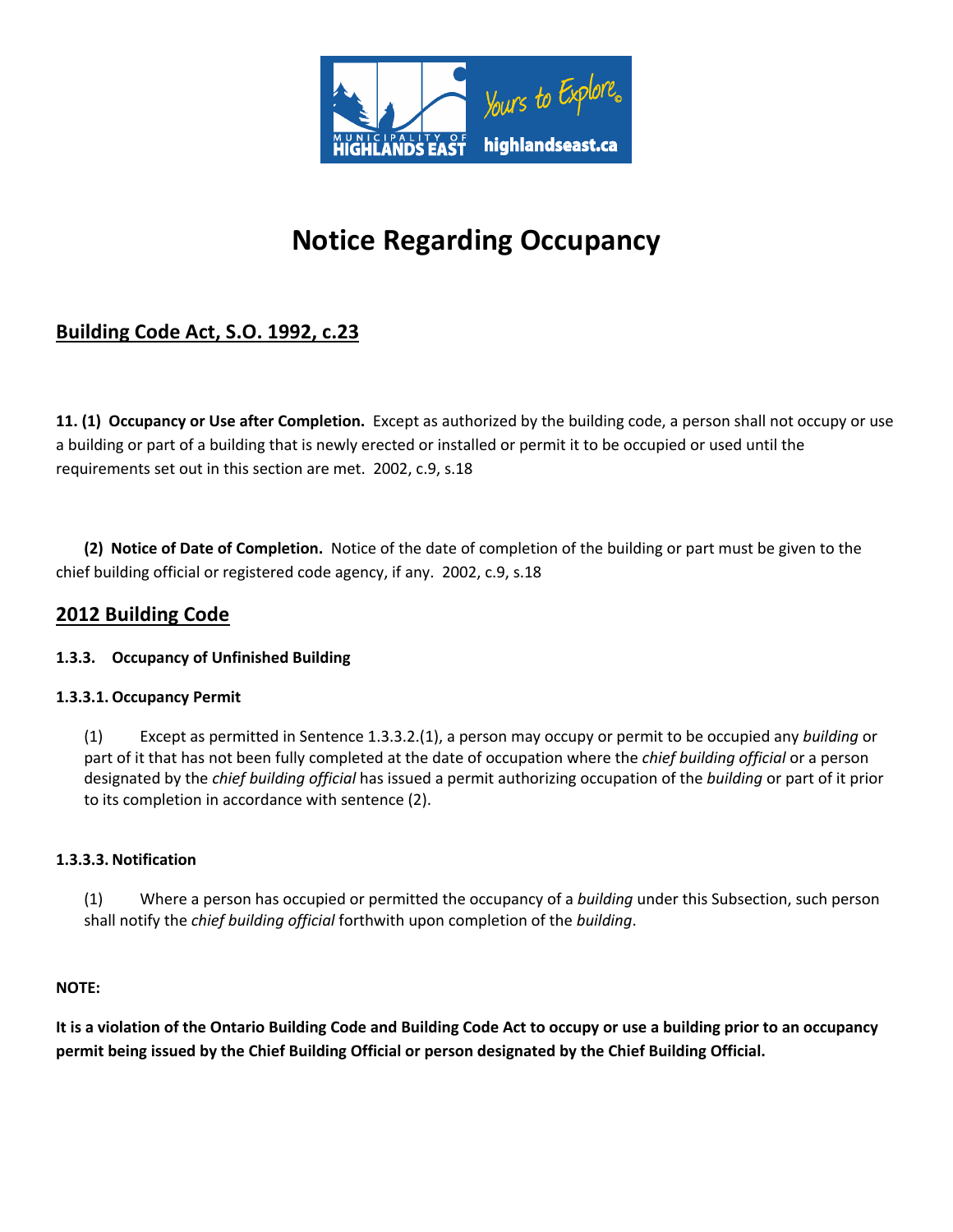

## **PREPARING FOR INSPECTION**

Approved drawings must be on site at all times. Things to look for to prepare for inspection.

#### **Footings**

NOTE: Footing areas to be inspected prior to placement of concrete. It is recommended that delivery of concrete not be scheduled until appropriate inspections have been passed.

- Formwork in place as per approved drawings
- Size and depth of footings as per approved drawings
- Bearing areas level and firm
- Footing areas free from water and protected from freezing
- OLS report submitted to Building Department prior to inspection where footings are within 3 feet of required setback to property line or where survey markers are not visible
- All required reinforcement in place
- Sleeves for services are in place and allow for full depth concrete
- Step footings are in place and cut back as required by soil type

#### **Foundations**

NOTE: Foundations to be inspected prior to backfilling.

- Walls and piers centrally located on footings
- Parging installed and coved at base where the block foundations are used
- Damp proofing and drainage layer or waterproofing in place
- Weeper with sock and required stone cover in place
- Walls braced prior to backfilling
- Maximum backfill heights are not exceeded
- Sump pit in place and connected to weeper
- Basement rough-in may be inspected if installed

#### **Framing**

NOTE: Framing to be inspected prior to insulting walls, ceilings, and floors.

- All framing in place as per approved drawings
- Sealed and signed truss drawings to be submitted to Building Department prior to booking inspection
- All engineered elements installed as per design
- Windows and doors installed protecting all areas to be insulated
- Roof finish and ventilation complete
- Drilling and notching: All electrical, HVAC and plumbing rough-ins are installed
- All point loads and bearings taken to foundation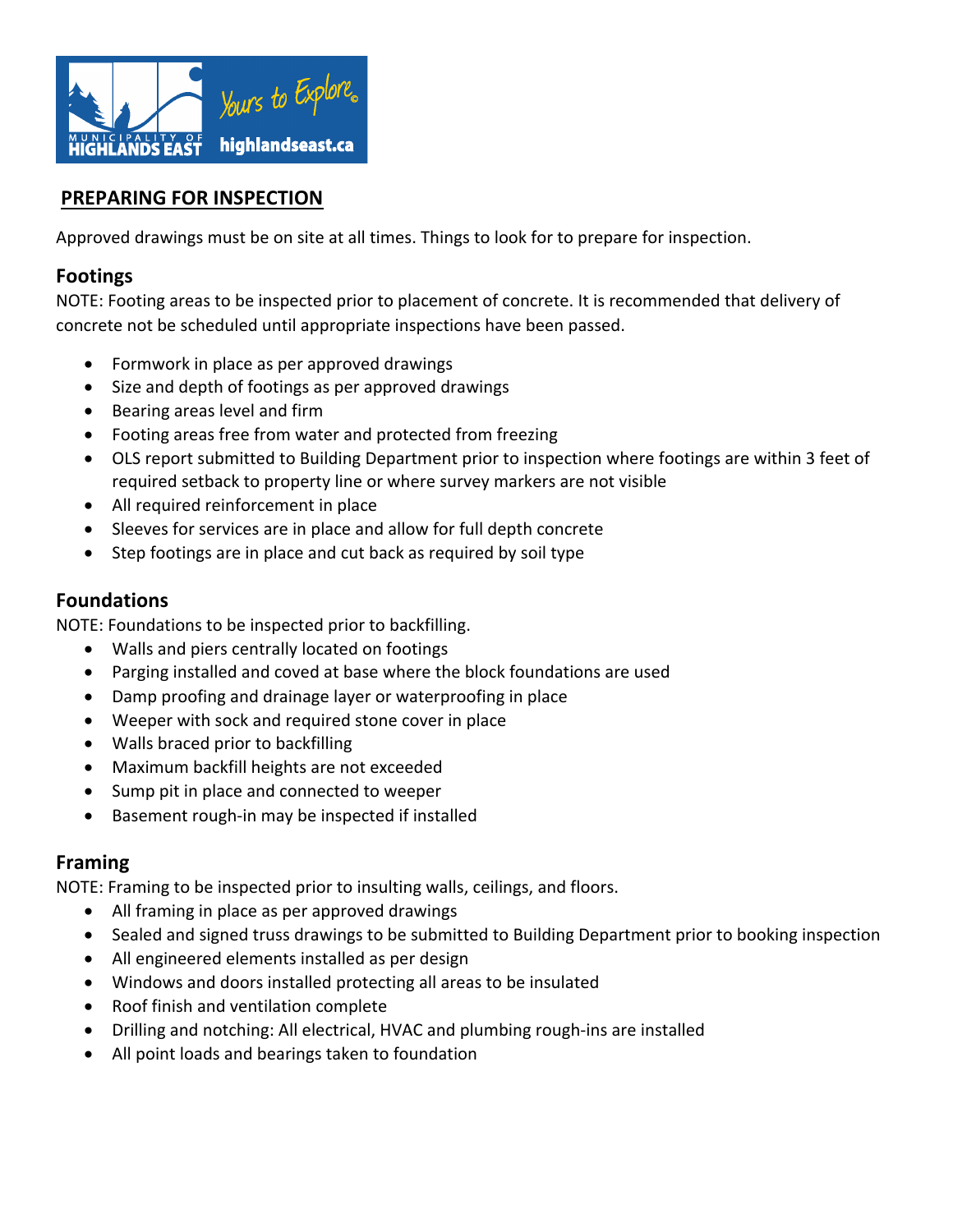### **Insulation**

NOTE: Insulation to be inspected prior to covering walls, ceilings and floors

- Insulation is installed in all conditioned areas as per approved drawings
- Insulation trimmed to fit avoid overfilling wall cavities
- Openings/spaces around window and door frames to be insulated and sealed
- Polyethylene vapour barrier (6mil) over all insulation and sealed where joined between framing members
- CCMC, BMEC and CUFCA certificate affixed to panel for spray foam applications
- If ceiling to be blown in, vapour barrier will be installed prior to inspection, however the blown in insulation may be installed after the ceiling board has been installed – provide blow in certificate

### **Plumbing Rough-In**

NOTE: Plumbing rough-in to be inspected prior to covering walls, ceilings and floors

- All DWV lines and supply lines are in place
- Plumbing to be under test water or air

### **HVAC Rough-In**

NOTE: HVAC rough-in to be inspected prior to covering walls, ceilings and floors.

- All ductwork installed as per approved drawings
- Unused floor joist and stud wall cavities to be blocked/sealed

### **Occupancy**

#### **NOTE: Occupancy Inspection to be conducted prior to using or occupying building.**

- Guards, stairs and handrails in place ensure uniform rise and run to finished surfaces on stairs
- Building envelope sealed and all unfinished walls have sheathing membrane installed
- All doors leading from the dwelling have deadbolts installed
- Kitchen, laundry room, bathrooms and similar rooms shall have water resistant flooring installed
- Heating system, where required, installed as per heating/cooling/ventilation summary
- Smoke alarms and carbon monoxide detectors installed, hardwired and interconnected
- Doors leading to the exterior to have landings, stairs, guards, etc., where applicable or the door to be secured to prevent opening more than 4"

### **Final**

NOTE: Final inspection to be conducted after completion of construction

• All work complete

For each stage of inspection, the property owner and or their authorized agent or contractor shall notify the Building Department no less than 48 hours prior to readiness for inspection. Your permit number will be required for booking the inspection. All inspections must be booked through the Building Department Assistant by calling 705-447-0051. Inspection days are as follows:

- **Monmouth** area Monday & Wednesday
- **Cardiff & Bicroft** area Tuesday and Thursday
- **Glamorgan** area Wednesday and Friday